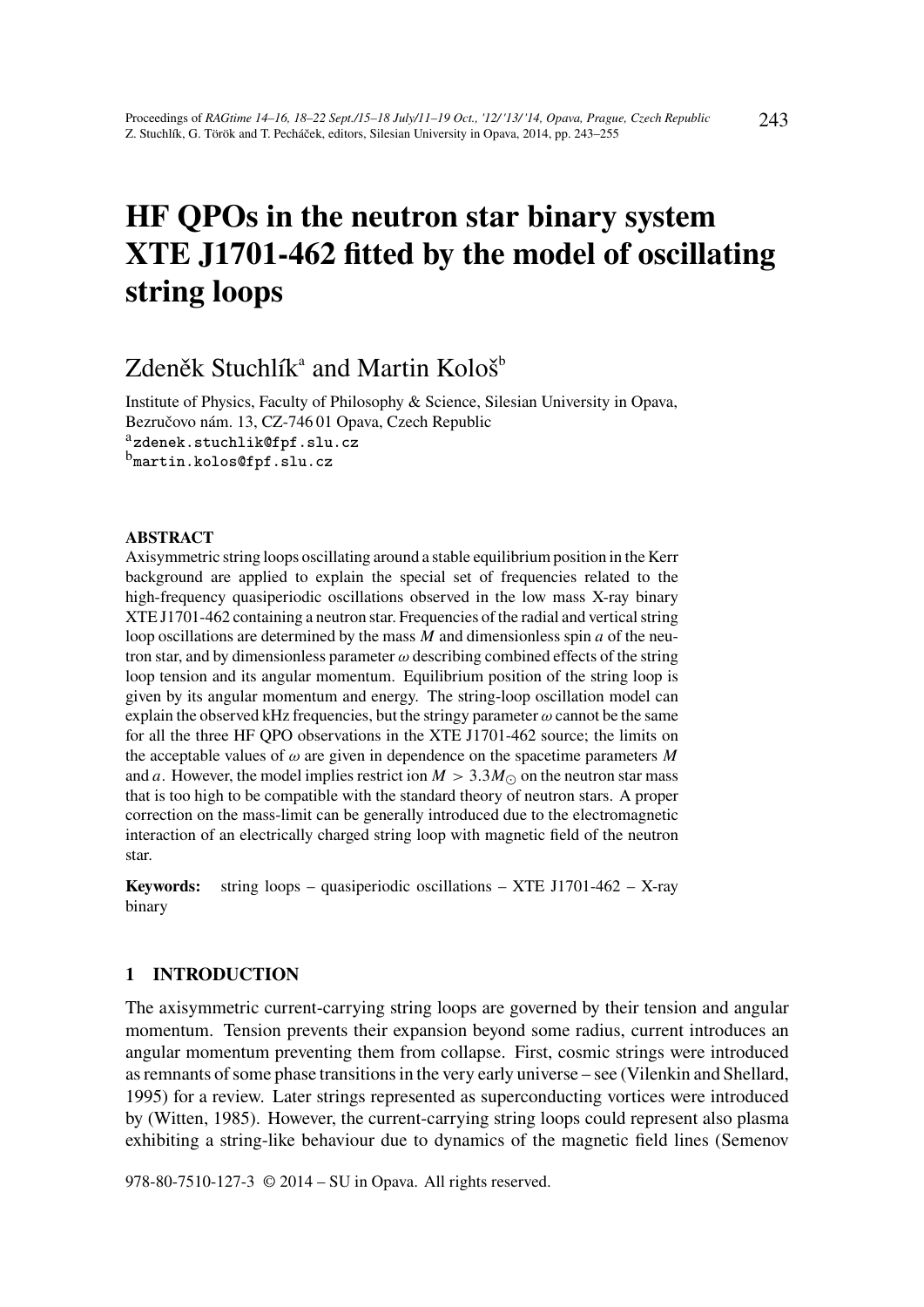et al., 2004; Christensson and Hindmarsh, 1999), or due to the thin flux tubes of magnetized plasma simply described as 1D strings (Semenov and Bernikov, 1991; Cremaschini and Stuchlík, 2013; Cremaschini et al., 2013; Cremaschini and Stuchlík, 2014; Kovář, 2013).

It has been demonstrated that the current-carrying string loops moving axisymmetrically along the symmetry axis of the Kerr or Schwarzschild–de Sitter black holes have significant astrophysical applications (Jacobson and Sotiriou, 2009; Kološ and Stuchlík, 2010; Stuchlík and Kološ, 2012a; Kološ and Stuchlík, 2013; Stuchlík and Kološ, 2014b,a). Transmission of their oscillatory internal energy into energy of the translational motion causes an outward-directed acceleration of the string loops in the strong gravity of stars or compact objects, as neutron stars, black holes, or naked singularities (Jacobson and Sotiriou, 2009; Stuchlík and Kološ, 2012a,b; Kološ and Stuchlík, 2013). Such an effect can be important also for the electrically charged string loops moving in combined gravitational and electromagnetic fields (Tursunov et al., 2013). Since the resulting translational motion can be ultra-relativistic, the transmutation of the string loop energy can serve as an alternative explanation of relativistic jets.

Quite recently, it has been demonstrated that small oscillations of a string loop around stable equilibrium positions in the equatorial plane of the Kerr geometry can be considered in the lowest approximation as two uncoupled linear harmonic oscillators governing the radial and vertical oscillations of the string loop (Kološ and Stuchlík, 2013). The frequencies of the radial and vertical harmonic oscillations of the string loops were given and discussed in (Stuchlík and Kološ, 2014b). It has been shown that the string loop harmonic or quasi-harmonic oscillations can explain frequencies of the twin high-frequency quasiperiodic oscillations (HF QPO) observed in the three Galactic microquasars GRS 1915+105, XTE 1550-564, GRO 1655-40, i.e. low-mass X-ray binary (LMXB) systems containing a black hole (Stuchlík and Kološ, 2014b). Moreover, they can explain also the special frequency set of kHz QPOs observed in the peculiar source XTE J170-407 containing a neutron star, where a single HF QPO and two twin HF QPOs with the frequency ratio 3:2 were observed (Pawar et al., 2013; Stuchlík and Kološ, 2014a). Here we apply the string loop oscillation model for an analogical data set observed in the source XTE J1701-462 containing a neutron star.

The radial profiles of the string loop oscillations qualitatively differ from those related to the radial and vertical oscillations of the geodesic, epicyclic motion of test particle in the Kerr geometry. Especially, there is a crossing point of the radial and vertical frequencies in the Kerr black hole spacetimes for the string loop oscillation allowing for creation of single-frequency peaks to be observed in the field of black holes or neutron stars, while for the test particle oscillations such a crossing is possible only in the Kerr naked singularity spacetimes (Török and Stuchlík, 2005; Stuchlík and Schee, 2012).

#### 2 HF QPOS IN XTE J1701-462

A detailed analysis of the HF QPOs in the source XTE J1701-462 has been reported in (Homan et al., 2007). The results are rather unexpected and very interesting, since a very special set of frequencies has been discovered in this study. In one of the three observational events a single HF QPO has been detected at a characteristic frequency

$$
f_{(A)L} = f_{(A)U} = 800 \,\text{Hz} \,. \tag{1}
$$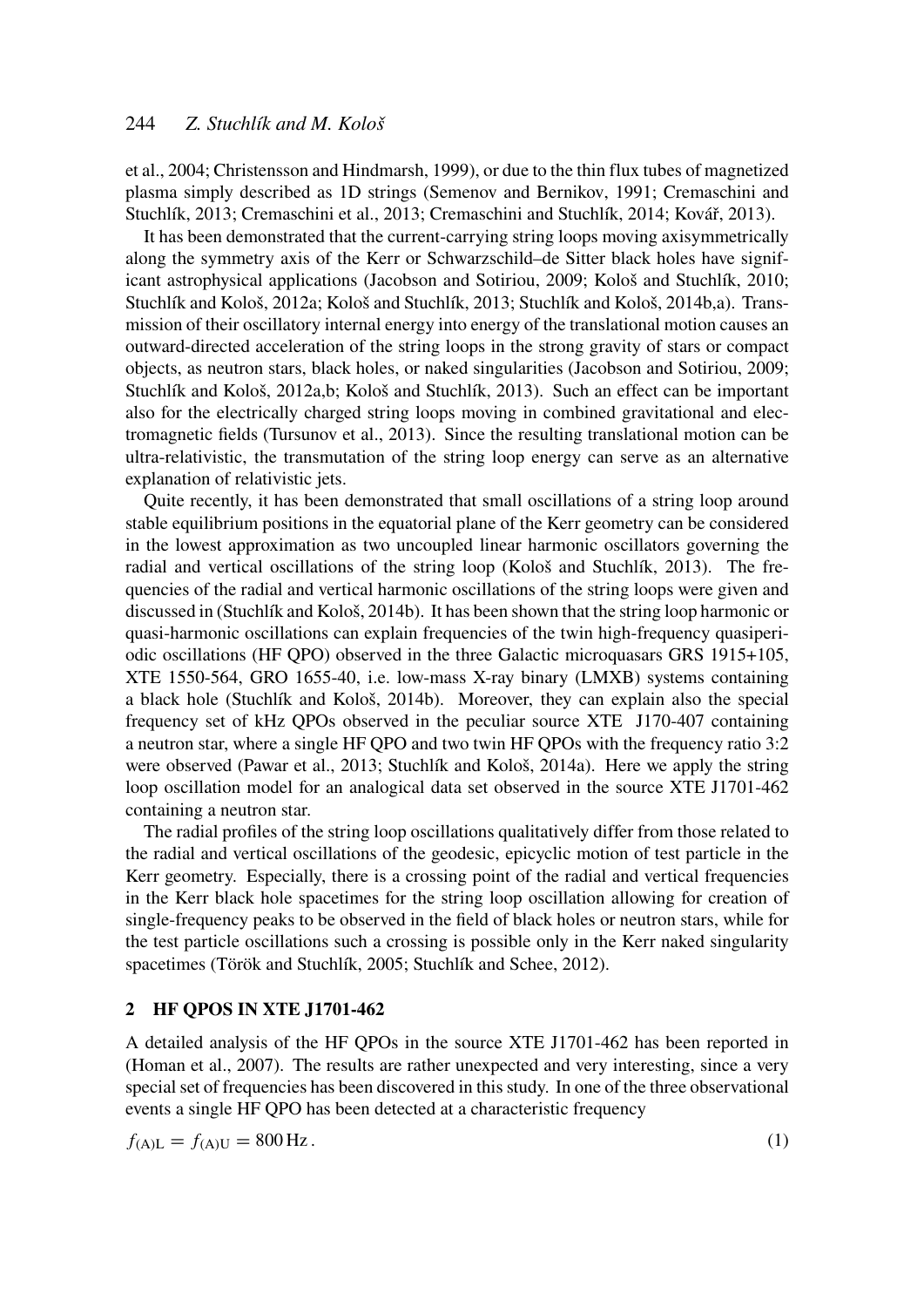In the other two observations, twin HF QPOs has been detected at characteristic frequencies

$$
f_{\text{(B)L}} = 600 \,\text{Hz}, \quad f_{\text{(B)U}} = 900 \,\text{Hz}, \tag{2}
$$

$$
f_{\text{(C)L}} = 450 \,\text{Hz}, \quad f_{\text{(C)U}} = 750 \,\text{Hz}, \tag{3}
$$

where we use the index U for the upper and the index L for the lower of the twin frequencies observed simultaneously. The first one of the twin peaks demonstrates precisely the frequency ratio 3:2, while the second one has the frequency ratio 5:3.

We shall use the special character of the radial profiles of the frequencies of the harmonic radial and vertical oscillations of axially symmetric string loops in order to explain the frequency set observed in the source XTE J1701-462 containing a neutron star. We shall assume that the exterior of the neutron star can be well described by the standard Kerr spacetime. Such an assumption is correct for massive neutron stars having mass  $M > 2M_{\odot}$ (Urbanec et al., 2013).

#### 3 DYNAMICS OF STRING LOOPS

Dynamics of an axisymmetric current-carrying string loop in a given axially symmetric and stationary, Kerr, spacetime with metric  $g_{\alpha\beta}$  has been studied in detail in (Jacobson and Sotiriou, 2009; Kološ and Stuchlík, 2013). Harmonic or quasiharmonic oscillations of string loops in the Kerr spacetimes have been studied in (Stuchlík and Kološ, 2014b). Here we give a short overview.

The string loop motion is governed by barriers due to the tension and the angular momentum that are modified by the gravitational field. Dynamics of the string loop is determined by the action

$$
S = \int d^2 \sigma \sqrt{-h} \left( \mu + h^{ab} \varphi_{,a} \varphi_{,b} \right), \tag{4}
$$

where  $\varphi_{,a} = j_a$  determines current of the string loop,  $\mu > 0$  reflects the string tension, and *h ab* represents the metric induced on the string worldsheet. The worldsheet stress-energy tensor density  $\tilde{\Sigma}^{ab}$  can be expressed in the form (Jacobson and Sotiriou, 2009; Kološ and Stuchlík, 2013),

$$
\tilde{\Sigma}^{\tau\tau} = \frac{J^2}{g_{\phi\phi}} + \mu \,, \quad \tilde{\Sigma}^{\sigma\sigma} = \frac{J^2}{g_{\phi\phi}} - \mu \,, \quad \tilde{\Sigma}^{\sigma\tau} = \frac{-2j_{\tau}j_{\sigma}}{g_{\phi\phi}} \,, \quad J^2 \equiv j_{\sigma}^2 + j_{\tau}^2 \,. \tag{5}
$$

The parameters  $J^2 = j_\tau^2 + j_\sigma^2$  and  $\omega = -j_\tau/j_\sigma$  describe the angular momentum of the string loop (Kološ and Stuchlík, 2010; Stuchlík and Kološ, 2012b)

As demonstrated in (Larsen, 1993), the string loop motion can be described by the Hamilton equations related to the 4-momentum  $P_{\mu}$  with the Hamiltonian

$$
H = \frac{1}{2}g^{rr} P_r^2 + \frac{1}{2}g^{\theta\theta} P_\theta^2 + \frac{1}{2}g_{\phi\phi} (\Sigma^{\tau\tau})^2 + \frac{g_{\phi\phi}(E + g_{t\phi} \Sigma^{\sigma\tau})^2}{2(g_{tt}g_{\phi\phi} - g_{t\phi}^2)}.
$$
(6)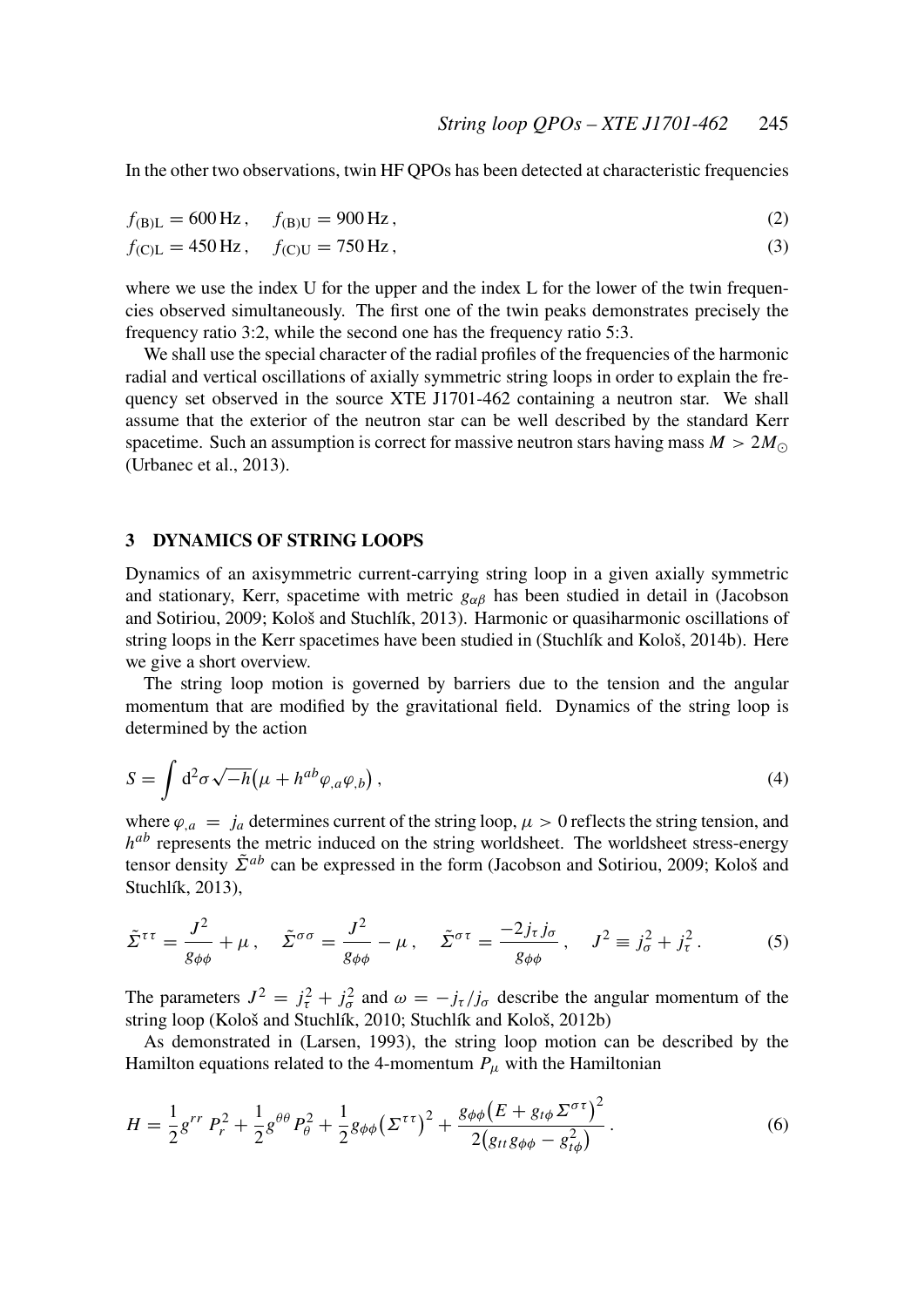The Hamiltonian can be written as a sum of dynamic and potential parts

$$
H = H_{\rm D} + H_{\rm P} = \frac{1}{2} g^{rr} P_r^2 + \frac{1}{2} g^{\theta \theta} P_{\theta}^2 + H_{\rm P}(r, \theta) \,. \tag{7}
$$

Using the conserved energy  $E = -p_t$  and the angular momentum parameters *J* and  $\omega$  (5), the potential part of the Hamiltonian reads

$$
H_{\rm P} = \frac{1}{2} g_{\phi\phi} \left( \frac{J^2}{g_{\phi\phi}} + 1 \right)^2 + \frac{1}{2} \frac{g_{\phi\phi}}{g_{tt} g_{\phi\phi} - g_{t\phi}^2} \left( E + \frac{g_{t\phi}}{g_{\phi\phi}} \frac{2J^2 \omega}{\omega^2 + 1} \right)^2.
$$
 (8)

The boundary of the string loop motion is given by the condition  $H_P = 0$  that implies the energy boundary function  $E_b(r, \theta)$  in the form (Kološ and Stuchlík, 2013; Stuchlík and Kološ, 2014b),

$$
E = E_{\mathfrak{b}}(r,\theta) = \sqrt{g_{t\phi}^2 - g_{tt}g_{\phi\phi}}\,\tilde{\Sigma}^{\tau\tau} - g_{t\phi}\tilde{\Sigma}^{\sigma\tau}\,. \tag{9}
$$

The energy boundary function  $E_b(r, \theta)$  governs the dynamics of the string loops, serving as an effective potential of their motion. The rescaling  $E/\mu \to E$  and  $J/\sqrt{\mu} \to J$  implies that the energy boundary function in the standard Boyer–Lindquist *r*, θ coordinates (Carter, 1973) takes the form

$$
E_{\mathbf{b}}(r,\theta;a,J,\omega) = \frac{4a\omega J^2r}{(\omega^2+1)G} + \sqrt{\Delta} \left( \frac{J^2R^2}{G\sin(\theta)} + \sin(\theta) \right),\tag{10}
$$

where

$$
G(r, \theta; a) = (a^2 + r^2) R^2 + 2a^2 r \sin^2(\theta).
$$
 (11)

In the Kerr metric

$$
R^{2} = r^{2} + a^{2} \cos^{2} \theta , \quad \Delta = r^{2} - 2Mr + a^{2}, \tag{12}
$$

where *a* denotes spin and *M* mass parameters of the Kerr spacetimes. Of course, for the exterior of neutron stars we have to consider only the part of the Kerr spacetime limited by the condition  $r \geq R_{\text{surface}} > r_+$ .

In the following, we shall use for simplicity the dimensionless radial coordinate  $r \rightarrow r/M$ , dimensionless time coordinate  $t \rightarrow t/M$  and dimensionless spin  $a \rightarrow a/M$ ; this is equivalent to using of  $M = 1$  in the metric tensor. We will return to the dimensional quantities in the Section 5.

Detailed discussion of the properties of the energy boundary function  $E_b(r, \theta)$  is presented in (Kološ and Stuchlík, 2013) for both the Kerr black hole and naked singularity spacetimes. Here we focus on the properties in the black hole spacetimes that can be relevant for rotating neutron stars as demonstrated in (Urbanec et al., 2013; Török et al., 2008) – in this case the local extrema of the energy boundary function can be located in the equatorial plane only.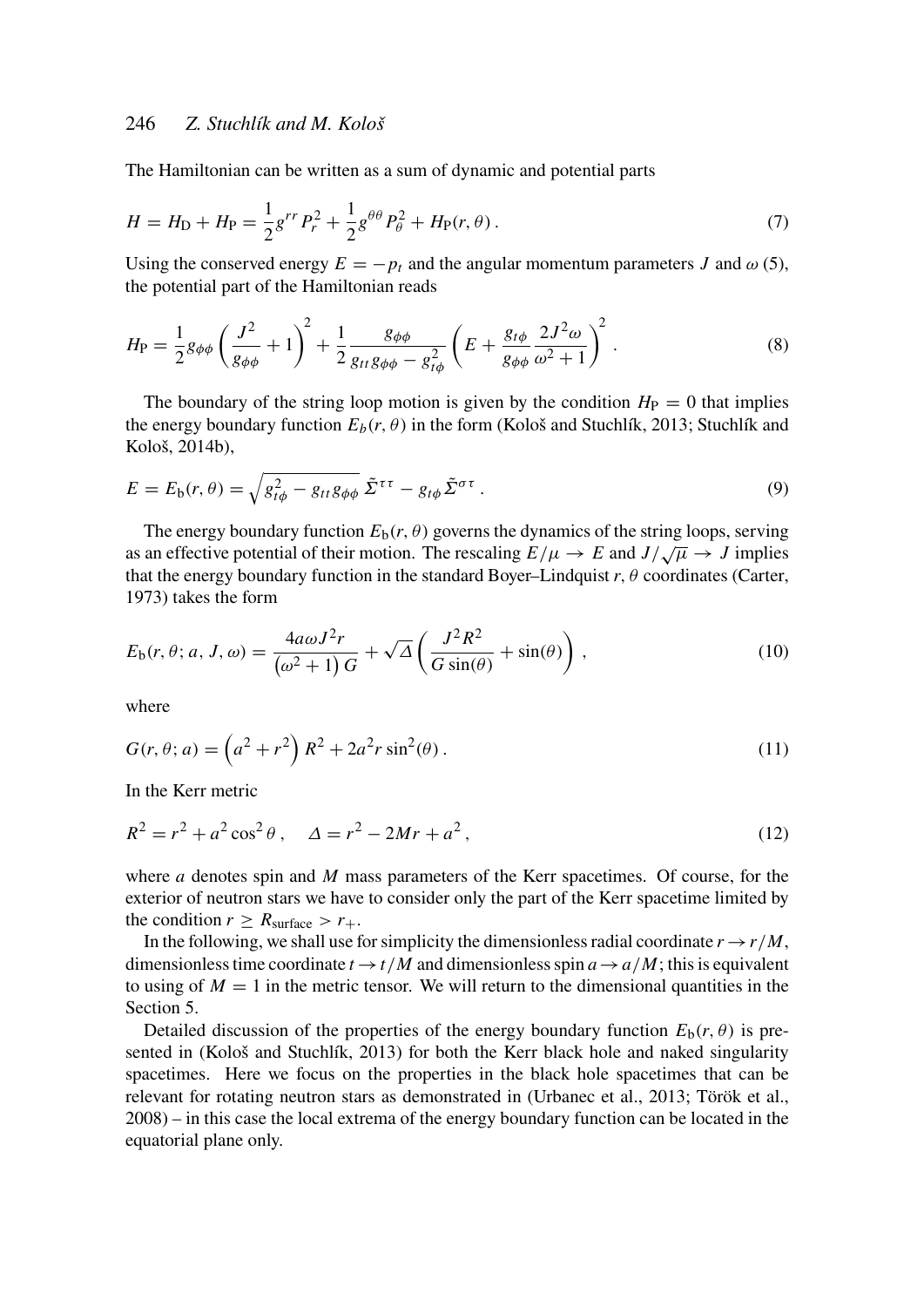

**Figure 1.** String-loop oscillatory frequencies  $v_r$  (*thin curves*) and  $v_\theta$  (*thick curves*), calculated for the Kerr metrics with  $M = 2M_{\odot}$ . Their radial profiles are illustrated for values of dimensionless spin  $a = 0, 0.4$  that are characteristic of our study of neutron star system. We demonstrate extension of the frequency radial profiles for the complete range of the string loop parameter  $\omega \in \langle -1, 1 \rangle$ . The vertical frequency curves are restricted to the region of existence (zero point) of the corresponding radial frequency curves – the relevant region is greyed.

The local extrema of the energy boundary function  $E_b(r; a, J, \omega)$ , governing the equilibrium positions of the string loops in the equatorial plane ( $\theta = \pi/2$ ), are determined by the function  $J_{\rm E}^2(r; a, \omega)$  defined by (Kološ and Stuchlík, 2013; Stuchlík and Kološ, 2014b)

$$
J_{\rm E}^2(r; a, \omega) = \frac{(r-1)\left(\omega^2 + 1\right)H^2}{4a\omega\sqrt{\Delta}\left(a^2 + 3r^2\right) + \left(\omega^2 + 1\right)F},\tag{13}
$$

where

$$
H(r; a) = r3 + a2(2+r), \quad F(r; a) = (r-3)r4 - 2a4 + a2r(r2 - 3r + 6).
$$
 (14)

A detailed discussion of the properties of the energy boundary function  $E_b(r; a, J, \omega)$ and the string loop motion can be found in (Kološ and Stuchlík, 2013; Stuchlík and Kološ, 2014b). We have to concentrate on the situations when for a string loop with fixed values of the angular momentum parameters *J* and  $\omega$  a stable equilibrium position of the string loop exists being given by the equation

$$
J^2 = J_{\rm E}^2(r; a, \omega) \,. \tag{15}
$$

Around such stable equilibrium positions, small oscillations of string loops occur, if their energy slightly exceeds the minimal value of the effective potential at the stable equilibrium positions.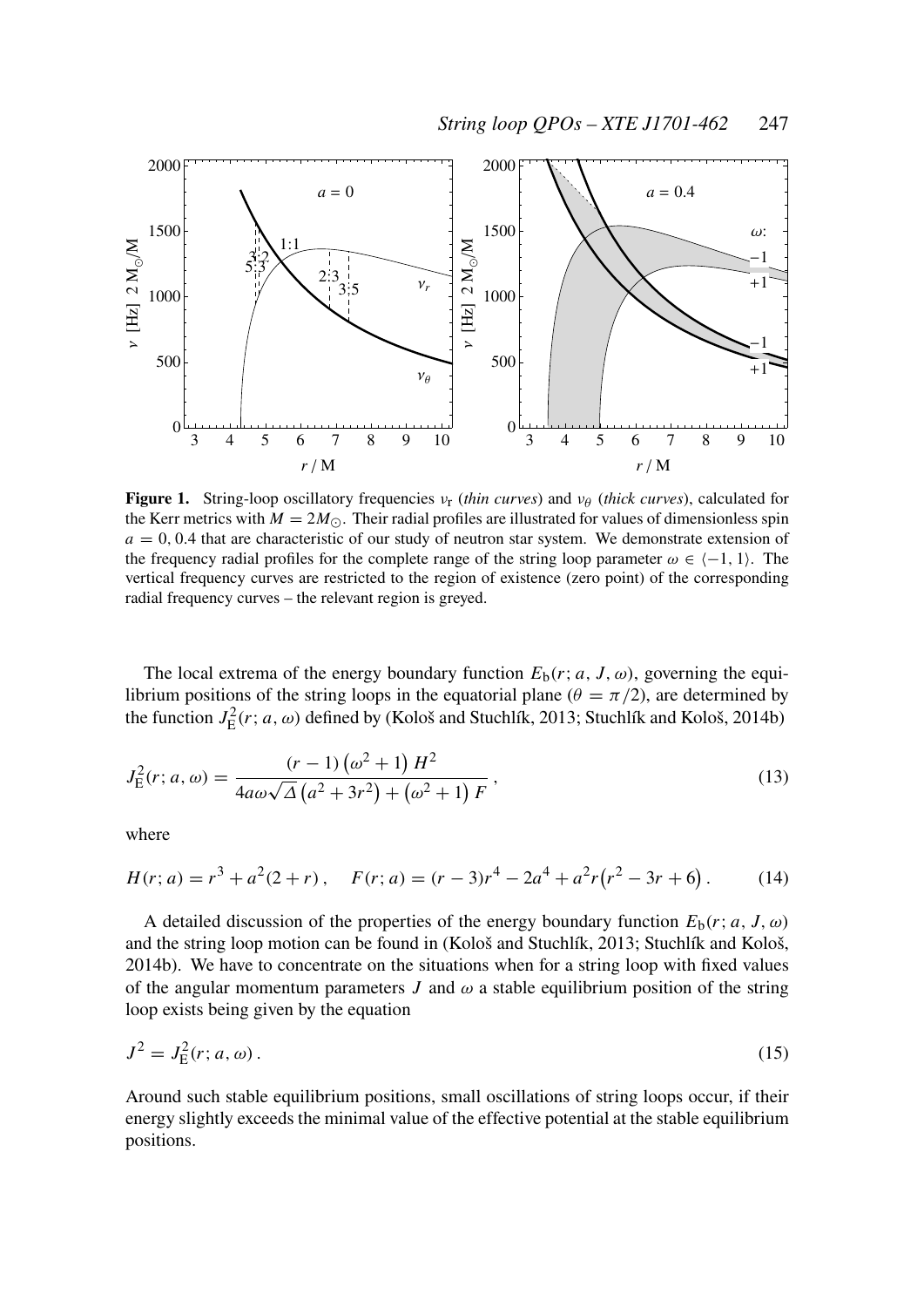# 4 RADIAL AND VERTICAL OSCILLATIONS OF CURRENT-CARRYING STRING LOOPS AND THEIR FREQUENCIES

The analysis of the oscillatory motion of string loops around their stable equilibrium positions, based on the perturbative treatment of the Hamiltonian, can be found in (Kološ and Stuchlík, 2013; Stuchlík and Kološ, 2014b). The generally chaotic motion of the string loops can be in the first approximation of the motion around the stable equilibrium position considered as a regular motion – the corresponding part of the perturbative Hamiltonian represents two uncoupled linear harmonic oscillatory modes for the motion in the radial and vertical directions.

For string loop harmonic oscillations around a stable equilibrium position the variations of the radial and latitudinal coordinates are governed by the equations

$$
\ddot{\delta r} + \omega_{\rm r}^2 \delta r = 0, \quad \ddot{\delta \theta} + \omega_{\theta}^2 \delta \theta = 0.
$$
 (16)

The locally measured angular frequencies are given by (Stuchlík and Kološ, 2014b) and read

$$
\omega_{\rm r}^2 = \frac{1}{g_{rr}} \frac{\partial^2 H_{\rm P}}{\partial r^2}, \quad \omega_{\theta}^2 = \frac{1}{g_{\theta\theta}} \frac{\partial^2 H_{\rm P}}{\partial \theta^2}, \tag{17}
$$

where the partial derivatives of the potential part of the Hamiltonian are calculated at the local minimum of the energy boundary function. The locally measured angular frequencies are connected to the angular frequencies related to distant observers,  $\Omega_{(r,\theta)}$ , by the gravitational redshift transformation (Stuchlík and Kološ, 2014b),

$$
\Omega_{(\mathbf{r},\theta)} = \frac{\mathrm{d}f_{(\mathbf{r},\theta)}}{\mathrm{d}t} = \frac{\omega_{(\mathbf{r},\theta)}}{P^t} \,. \tag{18}
$$

If the angular frequencies  $\Omega_{(r,\theta)}$ , or frequencies  $v_{(r,\theta)}$ , of the string loop oscillation are expressed in the physical units, their dimensionless form has to be extended by the factor  $c^3/GM$ . Then the frequencies of the string loop oscillations measured by the distant observers are given by

$$
\nu_{(\mathbf{r},\theta)} = \frac{1}{2\pi} \frac{c^3}{GM} \,\Omega_{(r,\theta)}\,. \tag{19}
$$

This is the same factor as the one occurring in the case of the orbital and epicyclic frequencies of the geodesic motion in the Kerr spacetime (Aliev and Galtsov, 1981; Török and Stuchlík, 2005; Stuchlík and Schee, 2012). The order of magnitude and the mass-scaling of the frequencies of the radial and vertical oscillations is the same for both the current-carrying string loops and test particles, therefore the string loop oscillations could serve as an alternate explanation of the HF QPOs observed in the strong gravity regions of black holes and neutron stars.

The angular frequencies of the string loop oscillations related to distant observers take the dimensionless form

$$
\Omega_{\rm r}^{2}(r; a, \omega) = \frac{J_{\rm E(ex)} \left(2a\omega\sqrt{\Delta} \left(a^{2} + 3r^{2}\right) + \left(\omega^{2} + 1\right)F_{1}\right)}{2r\left(a^{2}(r+2) + r^{3}\right)^{2}F_{3}^{2}},
$$
\n(20)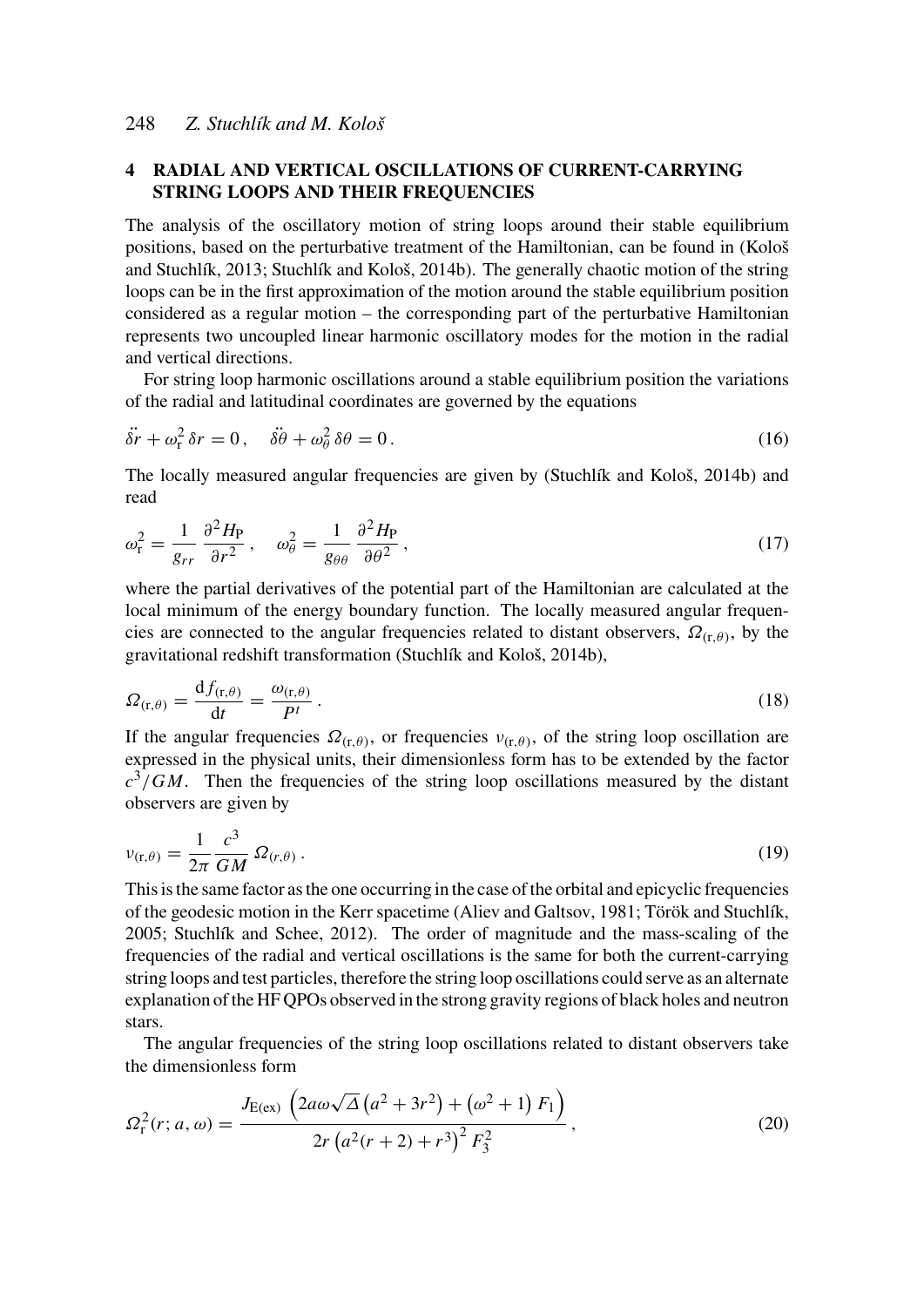$$
\Omega_{\theta}^{2}(r; a, \omega) = \frac{\sqrt{\Delta} \left(2a\omega\sqrt{\Delta}\left(2a^{2} - 3a^{2}r - 3r^{3}\right) + \left(\omega^{2} + 1\right)F_{2}\right)}{r^{2}\left(a^{2}(r + 2) + r^{3}\right)F_{3}},
$$
\n(21)

where

$$
F_1(r, a) = a^2r^3 - a^2\Delta + r^5 - 2r^4,
$$
\n(22)

$$
F_2(r; a) = a^4(3r - 2) + 2a^2(2r - 3)r^2 + r^5,
$$
\n
$$
F_2(r; a, a) = 2a(a^2 + 3r^2) + \sqrt{A(a^2 + 1)(r^3 - a^2)}
$$
\n(23)

$$
F_3(r; a, \omega) = 2a\omega(a^2 + 3r^2) + \sqrt{\Delta}(\omega^2 + 1)(r^3 - a^2),
$$
\n
$$
J_{E(ex)}(r; a, \omega) = (\omega^2 + 1)H(r - 1)\left(6a^2r - 3a^2r^2 - 6a^2 - 5r^4 + 12r^3\right)
$$
\n
$$
+ 4a\omega H \Delta^{-1/2} \left[ (a^2 + 3r^2)(\Delta - (r - 1)^2) - 6\Delta r(r - 1) \right]
$$
\n
$$
- (\omega^2 + 1) \left[ FH + 2F(a^2 + 3r^2)(r - 1) \right]
$$
\n
$$
+ 8a\omega \sqrt{\Delta}(a^2 + 3r^2)^2(r - 1).
$$
\n(25)

The function  $J_{E(ex)}(r; a, \omega)$  governs the local extrema of the function  $J_{E}(r; a, \omega)$ . Its zero points determine the marginally stable equilibrium positions of the string loops. The conditions

$$
J_{E(ex)} = 0 \quad \text{and} \quad J_E^2 \ge 0 \,, \tag{26}
$$

satisfied simultaneously, put the limit on validity of the formulae giving the angular frequencies of the radial and vertical oscillations – for details see (Stuchlík and Kološ, 2014b).

The radial profiles of the frequencies of the radial and vertical string loop harmonic oscillations are demonstrated in Fig. 1 for two characteristic values of the Kerr spin parameter  $a = 0, 0.4$ . In the Schwarzschild spacetime  $(a = 0)$ , both the frequencies are independent of the parameter  $\omega$ . In the Kerr spacetimes, the range of the radial and vertical frequencies depends on the string-loop parameter  $\omega$ , and the spin parameter *a* of the spacetime. Extension of the range of allowed frequencies increases with increasing spin. For all values of the spin and at each radius where the two oscillatory modes can occur, the vertical frequency has its maximum (minimum) for string loops with  $\omega = -1$  ( $\omega = +1$ ), while the radial frequency has its maximum (minimum) for string loops with  $\omega = +1$  ( $\omega = -1$ ); see Fig. 1.

# 5 STRING-LOOP OSCILLATIONS AS A MODEL OF HF QPOS IN THE XTE J1701-462 SOURCE

The rotating neutron stars can be conveniently described by the Hartle–Thorne geometry. Recently it has been demonstrated that agreement of the external Hartle–Thorne and Kerr geometries is sufficiently high for neutron stars with the mass  $M > 2M_{\odot}$ , the dimensionless spin  $a < 0.5$ , and the relative quadrupole moment  $q/a^2 < 2$  (Urbanec et al., 2013). Here we assume that the XTE J1701-462 neutron star is at a state enabling description of its exterior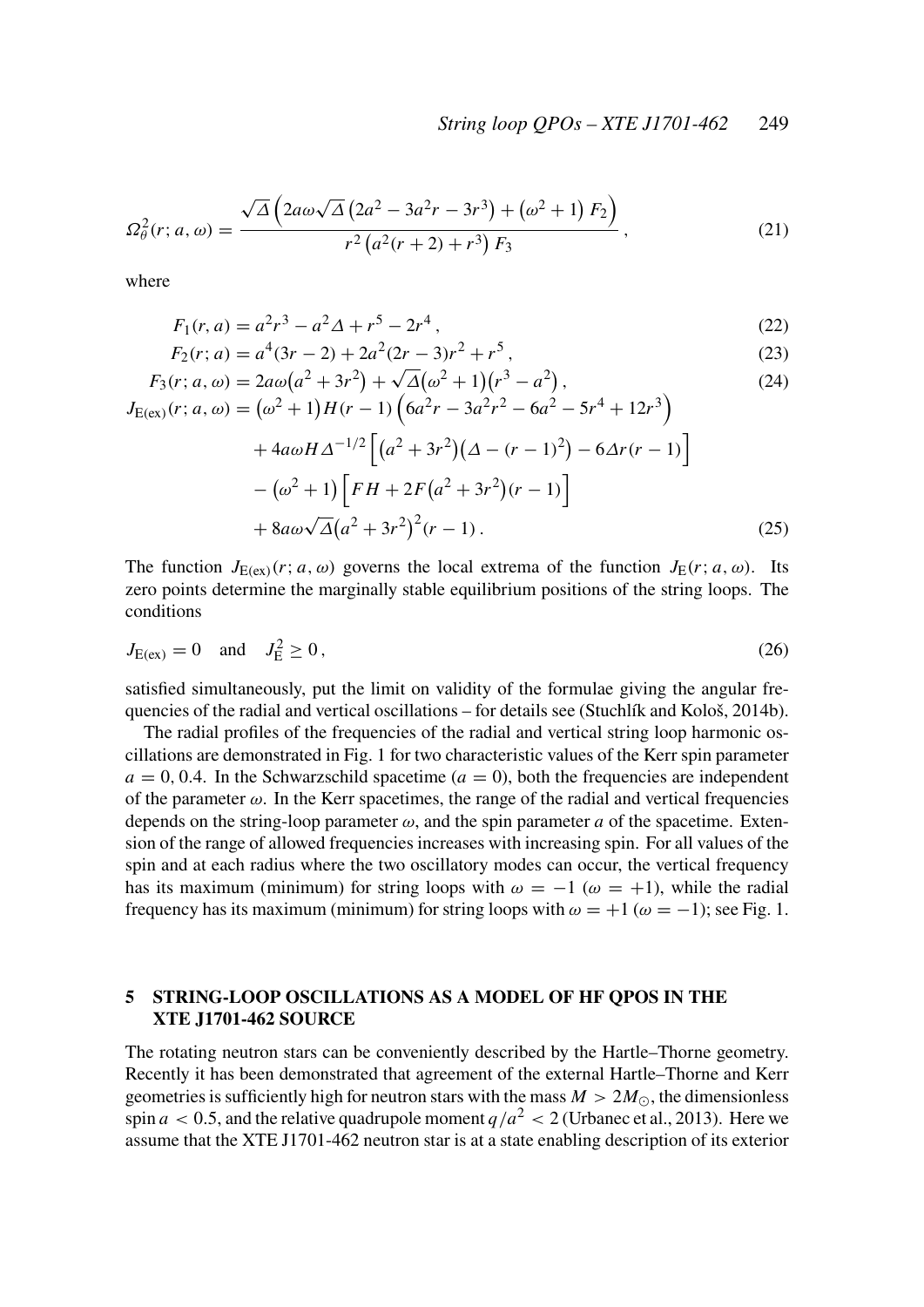|        |                  | f(A)        | f(B) | f(C) |
|--------|------------------|-------------|------|------|
| case 1 | $v_r : v_\theta$ | 1:1         | 3:2  | 5:3  |
| case 2 | $v_r : v_\theta$ | 1:1         | 3.2  | 3:5  |
| case 3 | $v_r : v_\theta$ | 1:1         | 2:3  | 5:3  |
| case 4 | $v_r : v_\theta$ | $1 \cdot 1$ | 2.3  | 3:5  |

Table 1. Four possible combinations of HF QPOs observed in the XTE J1701-462 source.

by the Kerr geometry – we shall see that the predictions of the string loop oscillation model put high limits on the mass and dimensionless spin of the neutron star, in agreement with this assumption.

The upper theoretical constraint on the neutron star mass based on realistic equations of state of the subnuclear matter reads

$$
M < M_{\text{maxNS}} = 2.8 \, \text{M}_{\odot} \,, \quad a < 0.5 \tag{27}
$$

(see e.g. Akmal and Pandharipande, 1997; Akmal et al., 1998; Chamel et al., 2013). The upper theoretical limit on the neutron star spin reads  $a_{\text{maxNS}} \sim 0.7$ , (Lo and Lin, 2011).

For a given twin HF QPOs observed in a given source, we have to consider fixed values of the string parameter  $\omega$  and the spacetime parameters *M* and *a*. If several twin HF QPOs are observed in the source, the spin and mass parameters have to be fixed, but the string loop parameter  $\omega$  can be varied, as different twin frequency observations could be generated by different string loops that could be created and decayed successively with different parameter  $\omega$  reflecting locally different conditions in the source. Therefore, the string-loop oscillation model naturally introduces a possibility of significant scatter in distribution of frequencies of the twin HF QPOs. The range of the scatter increases with increasing spin of the Kerr geometry.

Here we assume relevance of resonant phenomena, e.g. a parametric resonance (Landau and Lifshitz, 1969), at all of the three HF QPO events observed in the XTE J1701-462 source. We consider the rational frequency ratios  $v_{\theta}$  :  $v_{r} = 3.2$  or  $v_{\theta}$  :  $v_{r} = 5.3$  for the twin HF QPOs, and  $v_\theta$ :  $v_r = 1$ : 1 for the single HF QPO, to be directly related to the observed values of the QPO frequencies in the XTE J1701-462 source. We identify the frequencies  $v_U$ ,  $v_L$ with  $v_{\theta}$ ,  $v_{\tau}$  or  $v_{\tau}$ ,  $v_{\theta}$  frequencies. There are four possible combinations of this identification, enabled by the properties of the string loop oscillation model. The resonant phenomena between the radial and vertical oscillatory modes can occur at resonant radii  $r_1$ . *r*5:3, *r*3:5. The four possible cases of their combination are presented in Table 2.

The fitting of the string loop oscillation frequencies to the observed frequencies is presented in Fig. 2. for all the four cases of possible combinations of the resonant radii of the string loop oscillations. At each of the three observed events, and each of the resonant radii, the fitting is related to the upper of the observed frequencies (or the common frequency at  $r_{1:1}$ ); the precision of the frequency measurement is also taken into account. The fitting procedure determines for each of the observed events a region of the *M* −*a* parameter space, determined by the limiting values of the string loop parameter  $\omega \in \langle -1, 1 \rangle$ . Due to the degeneracy of the radial profiles of the string loop oscillation frequencies in the Schwarzschild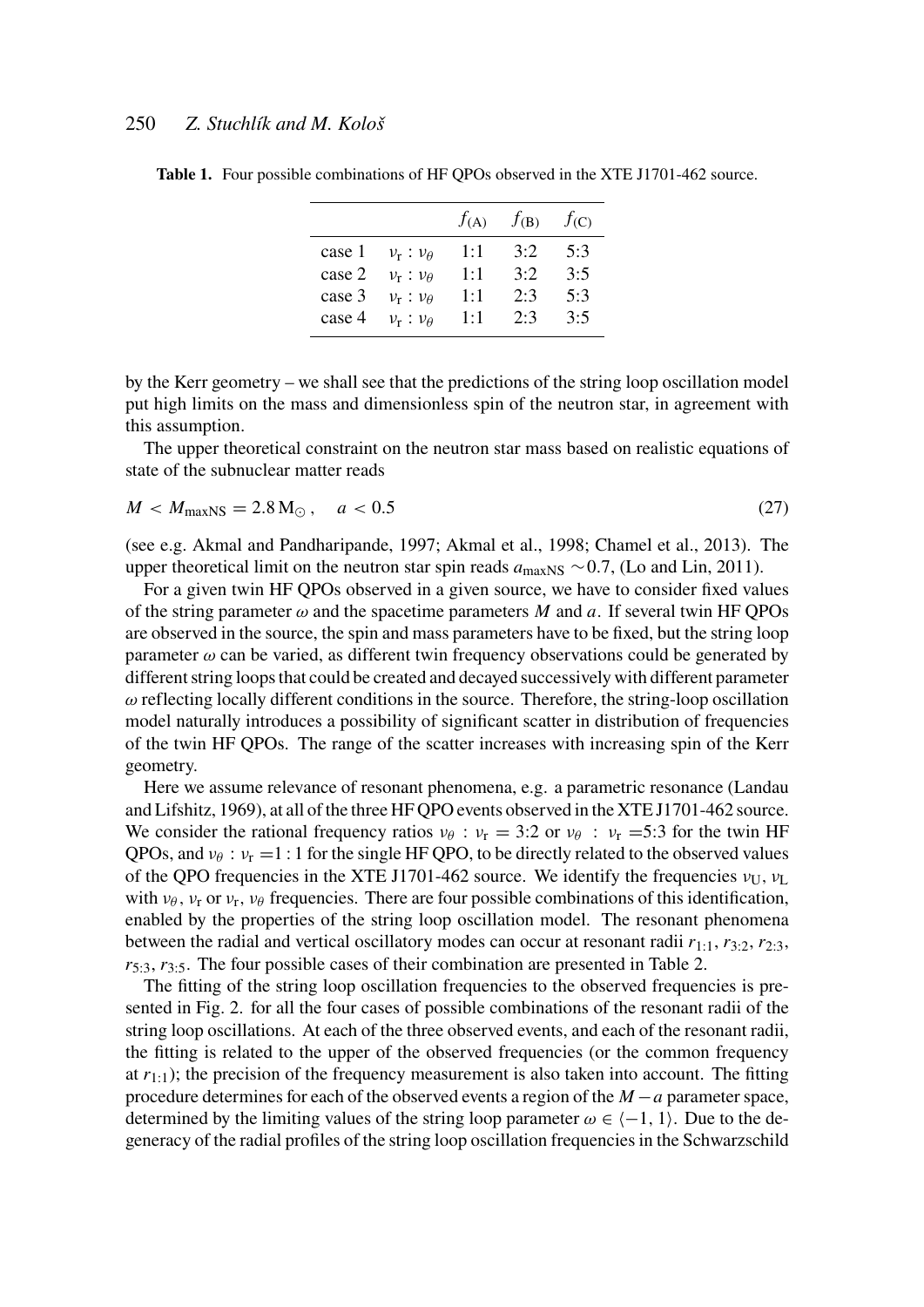

Figure 2. Restrictions on the mass *M* and spin *a* parameters of the neutron star in the XTE J1701-462 source implied by the string loop oscillation model applied to the three observational events of HF QPOs at the source. We assume that the three observational events occur at the resonant points of the radial and vertical string loop oscillations. Four different cases of the combinations of the resonant points related to the three observational events are possible – see Table 1. The upper branches are for parameter  $\omega = +1$  and the lower branches for parameter  $\omega = -1$ , allowed regions of the spacetime parameters *M*, *a* are hatched. The most promising is the second case, where we consider the 1:1 resonance with frequency  $v_{1:1} = 800$  Hz combined with 3:5 and 3:2 resonances with frequencies  $v_{3:5}$  = 750 Hz and  $v_{3:2}$  = 900 Hz.

spacetimes ( $a = 0$ ), the fitting predicts only one value of the mass parameter *M* for the spin  $a = 0$  at each observational event. Extension of the allowed region related to the whole interval of string loop parameter  $\omega \in \{-1, 1\}$  (the interval of allowed values of *M*) increases with increasing spin *a*. The string loop oscillation model thus implies a "triangular" limit on the spacetime parameters *M*, *a* for each of the observed events of HF QPOs, as shown in Fig. 2. The limits have to be satisfied simultaneously, and we thus directly obtain the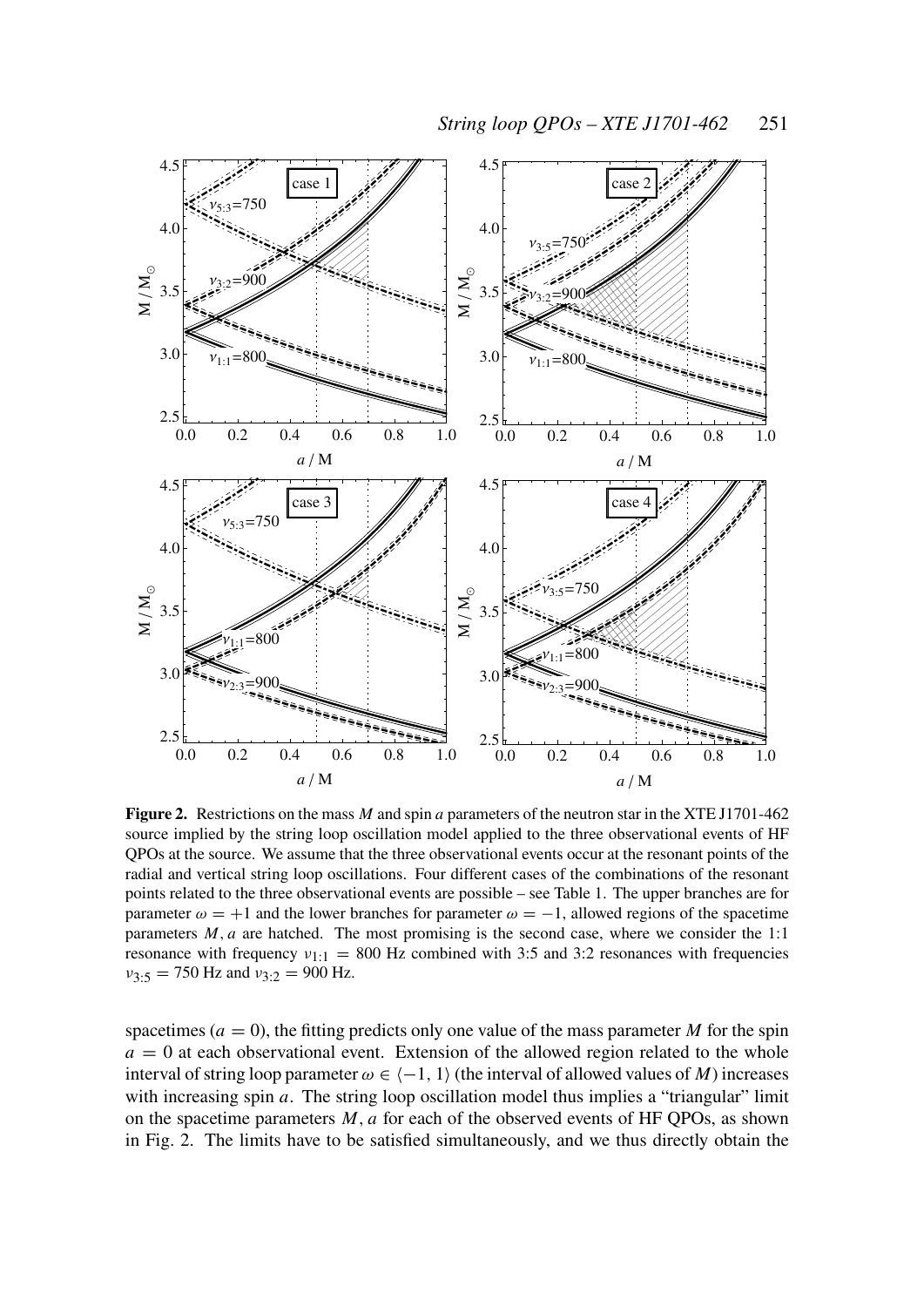case 1:

| case 1.                                                     |                   |                                             |                                             | case 2.                                            |                   |                                             |                                              |
|-------------------------------------------------------------|-------------------|---------------------------------------------|---------------------------------------------|----------------------------------------------------|-------------------|---------------------------------------------|----------------------------------------------|
|                                                             | $a = 0.48$        | $a = 0.5$                                   | $a = 0.7$                                   |                                                    | $a = 0.22$        | $a = 0.5$                                   | $a = 0.7$                                    |
| $M/M_{\odot}$                                               | 3.72              | $3.70 - 3.75$                               | $3.55 - 4.09$                               | $M/M_{\odot}$                                      | 3.40              | $3.20 - 3.75$                               | $3.07 - 4.09$                                |
| $\omega_{1:1}$<br>$\omega_{3:2}$<br>$\omega$ 5.3            | 1<br>0.33<br>$-1$ | $0.69 - 1$<br>$0.29 - 0.34$<br>$-1 - -0.61$ | $0.27 - 1$<br>$0.09 - 0.44$<br>$-1 - -0.08$ | $\omega_{1:1}$<br>$\omega_{3:2}$<br>$\omega_{3:5}$ | 1<br>0.01<br>$-1$ | $0.03 - 1$<br>$-0.24 - 0.34$<br>$-1 - 0.19$ | $-0.08 - 1$<br>$-0.31 - 0.44$<br>$-1 - 0.39$ |
| case 3:                                                     |                   |                                             |                                             | case 4:                                            |                   |                                             |                                              |
|                                                             | $a = 0.57$        | $a = 0.5$                                   | $a = 0.7$                                   |                                                    | $a = 0.32$        | $a = 0.5$                                   | $a = 0.7$                                    |
| $M/M_{\odot}$                                               | 3.64              | ∄                                           | $3.55 - 3.84$                               | $M/M_{\odot}$                                      | 3.32              | $3.20 - 3.54$                               | $3.07 - 3.84$                                |
| $\omega_{1:1}$<br>$\omega$ <sub>2:3</sub><br>$\omega_{5:3}$ | 0.44<br>$-1$      | ∄<br>$\nexists$<br>$\sharp$                 | $0.27 - 0.49$<br>$0.45 - 1$<br>$-1 - -0.27$ | $\omega_{1:1}$<br>$\omega$ 2:3<br>$\omega$ 3:5     | 0.26<br>$-1$      | $0.03 - 0.40$<br>$0.22 - 1$<br>$-1 - -0.03$ | $-0.08 - 0.49$<br>$0.06 - 1$<br>$-1 - 0.22$  |

Table 2. Restriction on the parameters of the neutron star in the XTE J1701-462 source implied by the string loop oscillation model of HF QPOs. Presented values correspond to the hatched regions from Fig. 2.

 $\cos 2$ 

region of allowed values of the spacetime parameters, if the theoretical restrictions on the spin  $(a < 0.5$  related to the Hartle–Thorne model of neutron stars) are also taken into account. (We demonstrate in Fig. 2. also the limit related to the fully general-relativistic restriction on the neutron star spin,  $a < 0.7$ ). Along with the restrictions on the spacetime parameters *M* and *a*, restrictions on the stringy parameter  $\omega$  are obtained simultaneously. The results representing the limits on the spacetime and string loop parameters  $M$ ,  $\omega$  are presented in Table 2 for the characteristic limiting values of the spin parameter *a*. Of course, the restrictions on the radii where the resonant oscillations occur have to be also taken into the account, if we test the Hartle–Thorne models of the neutron star for concrete equations of state.

Our results indicate that only the cases 2 and 4, with both the resonant radii related to  $r_3$ :5, are physically realistic, as the other two cases, where the radius  $r_5$ :3 enters the play, give unrealistic values of the neutron star spin. Using the results obtained in the case 2, we can see that for the lowest value of the spin,  $a = 0.2$ , we obtain the unique value of the neutron star mass,  $M = 3.4 M_{\odot}$ . In the edge of the allowed range of spin ( $a = 0.5$ ), we can obtain the mass  $M = 3.2 M_{\odot}$ . This is above the range of neutron star mass applied by realistic equations of state, being on the theoretical limit given by general restrictions on the neutron star mass as discussed in (Ruffini, 1973). Note that a similar situation, with one single and two twin HF QPOs, occurs for the neutron star source XTE J1701-407, but in this case the restrictions implied by the string loop oscillation model on the spin and mass of the neutron star are in accord with realistic equations of state, as shown in (Stuchlík and Kološ, 2014a). The resonant radii are depicted along with the radial profiles of the radial and vertical frequencies in Fig. 3 for some characteristic allowed values of the spacetime parameters *M* and *a*.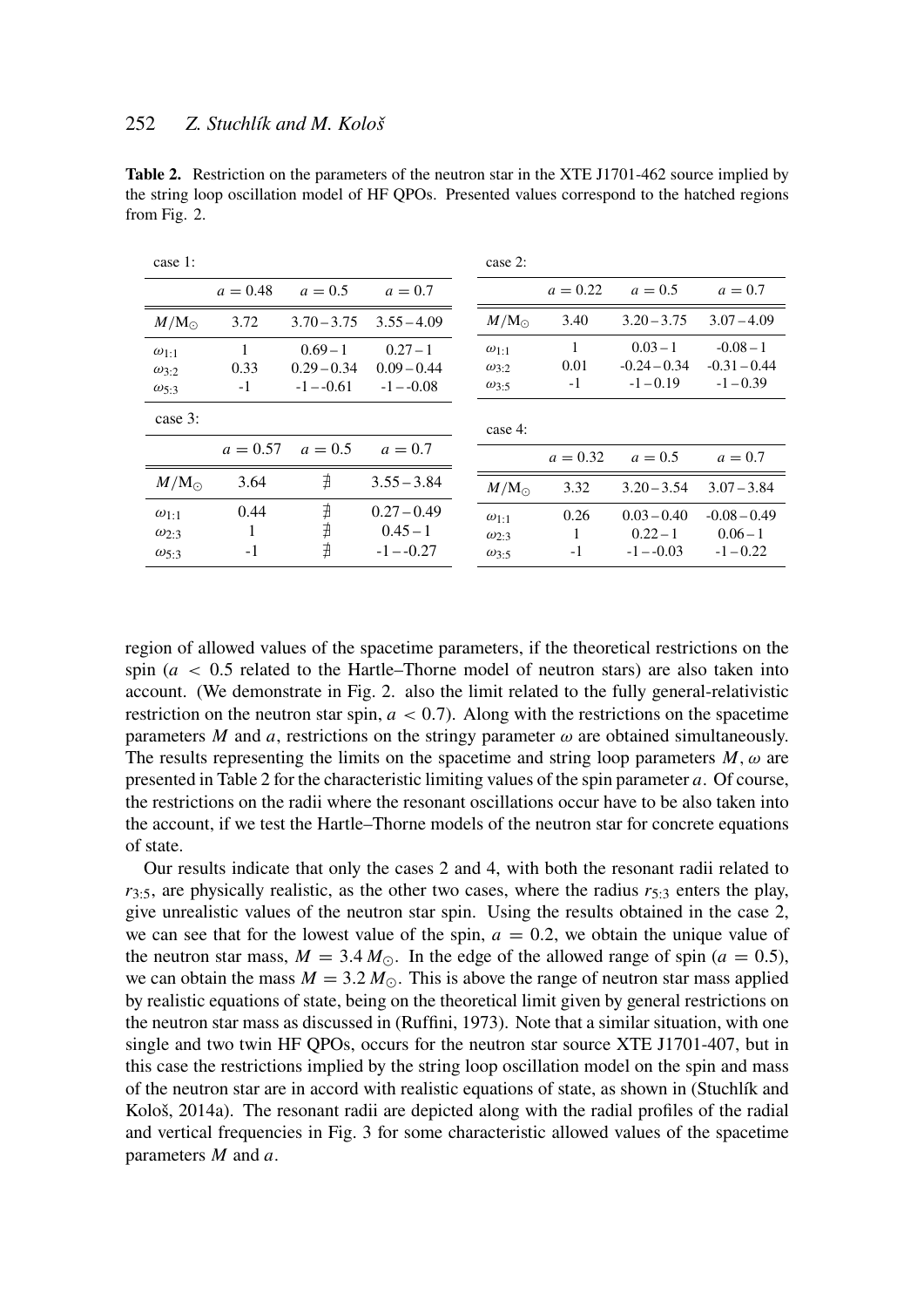

*String loop QPOs – XTE J1701-462* 253

Figure 3. Examples of the radial profiles of the string-loop oscillatory frequencies νr (*thin curves*) and  $v_{\theta}$  (*thick curves*) as related to the three observational events are given for two representative situations allowed by the combination of the resonant points in the case 2 and 4. The parameters of the Kerr metric are mass  $M = 3.4 M_{\odot}$  and spin  $a = 0.25$  for the first row (case 2),  $M = 3.3 M_{\odot}$ and spin  $a = 0.35$  for the second row (case 4). The related values of the parameter  $\omega$  are depicted in all the subfigures. Relevant resonant frequencies are also given.

#### 6 CONCLUSIONS

We have demonstrated that the three HF QPOs observed in the XTE J1701-462 LMXB source containing a neutron star can be formally explained by the string loop oscillating model introduced in (Stuchlík and Kološ, 2014b) for the oscillations in the Kerr spacetime. This model, reflecting oscillations of string loops governed by interplay of tension and angular momentum, gives relevant restrictions on the spacetime parameters *M*, *a* and the string loop parameter  $\omega$  that must be varied for the three observational events. We cannot fit the observed data assuming only one string loop having a fixed value of the parameter  $\omega$ reflecting locally different conditions in the source.

The string-loop oscillation model implies that the neutron star spacetime parameters are restricted to the intervals  $0.2 < a < 0.4$  and  $3.3 < M/M_{\odot} < 3.6$  predicting thus a very massive and fast rotating neutron star. Since the neutron star has to be very massive, we can conclude that the application for the Kerr geometry in the fitting procedure could be justified, as for the near-maximum-mass neutron stars the exterior Hartle–Thorne geometry has to be close to the exterior Kerr geometry, giving close predictions of the physical phenomena occurring in their vicinity. However, the predicted mass is too high to be acceptable for realistic equations of state. Therefore, our results indicate that if the string loop oscillation model has to be relevant for the HF QPOs observed in the XTE J1701-462 source,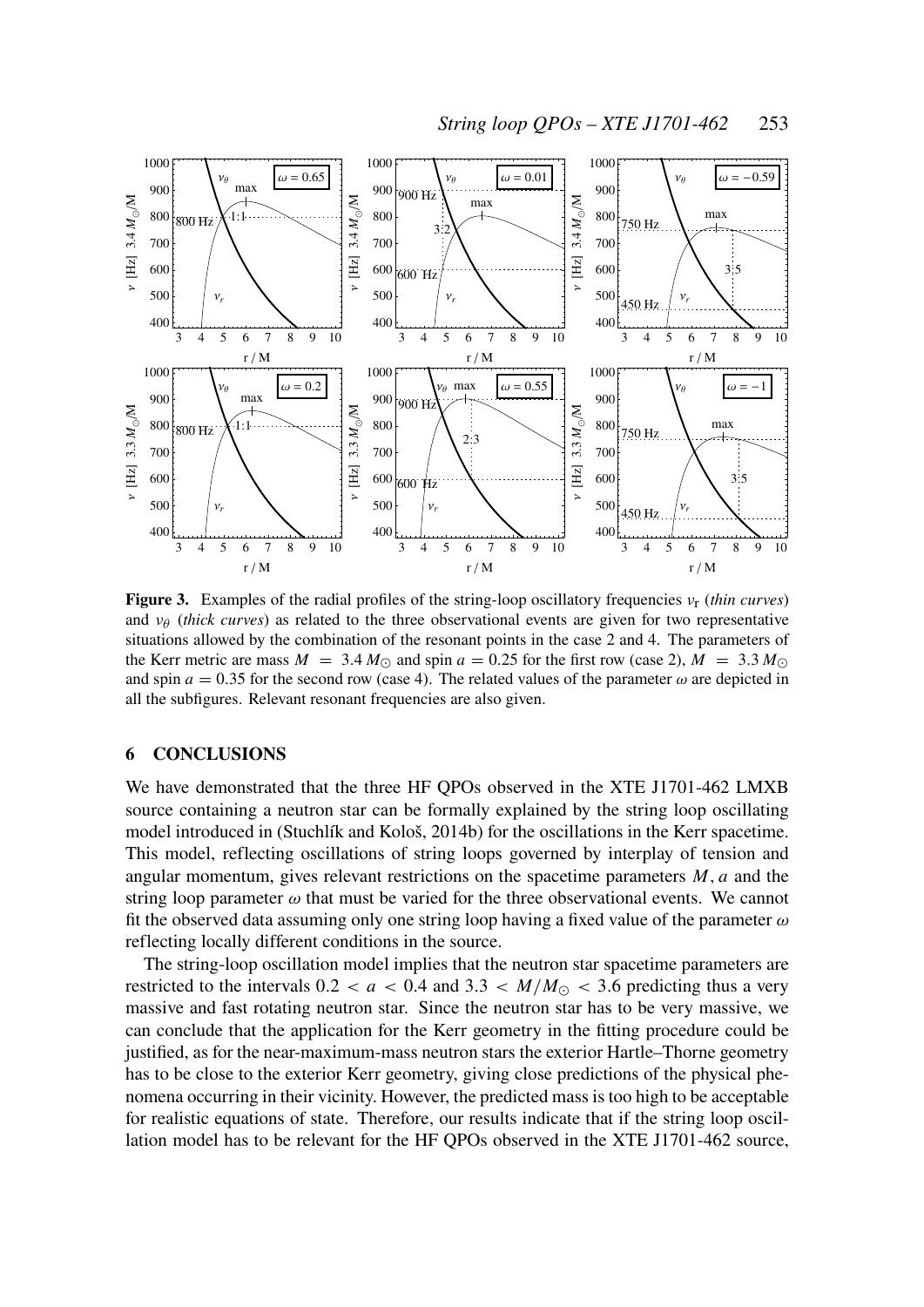an electrically charged string loop interacting with the neutron star magnetic field has to be invoked in order to allow for mass acceptable due to the Hartle-Thorne model using realistic equations of state (Tursunov et al., 2014; Stuchlík and Kološ, 2014a).

#### ACKNOWLEDGEMENTS

The authors would like to thank the EU grant Synergy CZ.1.07./2.3.00/20.0071, the internal student grant SGS/23/2013 of the Silesian University, and the Albert Einstein Centre for gravitation and astrophysics supported by the Czech Science Foundation Grant No. 14- 37086G.

#### **REFERENCES**

- Akmal, A. and Pandharipande, V. R. (1997), Spin-isospin structure and pion condensation in nucleon matter, *Phys. Rev. C*, 56, pp. 2261–2279, arXiv: nucl-th/9705013.
- Akmal, A., Pandharipande, V. R. and Ravenhall, D. G. (1998), The equation of state for nucleon matter and neutron star structure, *ArXiv Nuclear Theory e-prints*, arXiv: nucl-th/9804027.
- Aliev, A. N. and Galtsov, D. V. (1981), Radiation from relativistic particles in nongeodesic motion in a strong gravitational field, *General Relativity and Gravitation*, 13, pp. 899–912.
- Carter, B. (1973), Black hole equilibrium states., in C. Dewitt and B. S. Dewitt, editors, *Black Holes (Les Astres Occlus)*, pp. 57–214.
- Chamel, N., Haensel, P., Zdunik, J. L. and Fantina, A. F. (2013), On the Maximum Mass of Neutron Stars, *Internat. J. Modern Phys. A*, 22, 1330018, arXiv: 1307.3995.
- Christensson, M. and Hindmarsh, M. (1999), Magnetic fields in the early universe in the string approach to MHD, *Phys. Rev. D* , 60(6), 063001, arXiv: astro-ph/9904358.
- Cremaschini, C. and Stuchlík, Z. (2013), Magnetic loop generation by collisionless gravitationally bound plasmas in axisymmetric tori, *Phys. Rev. E* , 87(4), 043113.
- Cremaschini, C. and Stuchlík, Z. (2014), Transition from gas to plasma kinetic equilibria in gravitating axisymmetric structures, *Phys. Plasmas*, 21(4), 042902.
- Cremaschini, C., Stuchlík, Z. and Tessarotto, M. (2013), Kinetic theory of quasi-stationary collisionless axisymmetric plasmas in the presence of strong rotation phenomena, *Phys. Plasmas*, 20(5), p. 052905.
- Homan, J. et al. (2007), Rossi X-Ray Timing Explorer Observations of the First Transient Z Source XTE J1701-462: Shedding New Light on Mass Accretion in Luminous Neutron Star X-Ray Binaries, *Astrophys. J.*, 656, pp. 420–430, arXiv: astro-ph/0610803.
- Jacobson, T. and Sotiriou, T. P. (2009), String dynamics and ejection along the axis of a spinning black hole, *Phys. Rev. D* , 79(6), 065029, arXiv: 0812.3996.
- Kološ, M. and Stuchlík, Z. (2010), Current-carrying string loops in black-hole spacetimes with a repulsive cosmological constant, *Phys. Rev. D* , 82(12), 125012, arXiv: 1103.4005.
- Kološ, M. and Stuchlík, Z. (2013), Dynamics of current-carrying string loops in the Kerr nakedsingularity and black-hole spacetimes, *Phys. Rev. D* , 88(6), 065004, arXiv: 1309.7357.
- Kovář, J. (2013), Spiral motion formation in astrophysics, *European Physical Journal Plus*, 128, p. 142.
- Landau, L. D. and Lifshitz, E. M. (1969), *Mechanics*, Oxford: Pergamon Press.
- Larsen, A. L. (1993), Dynamics of cosmic strings and springs; a covariant formulation, *Classical and Quantum Gravity*, 10, pp. 1541–1548, arXiv: hep-th/9304086.